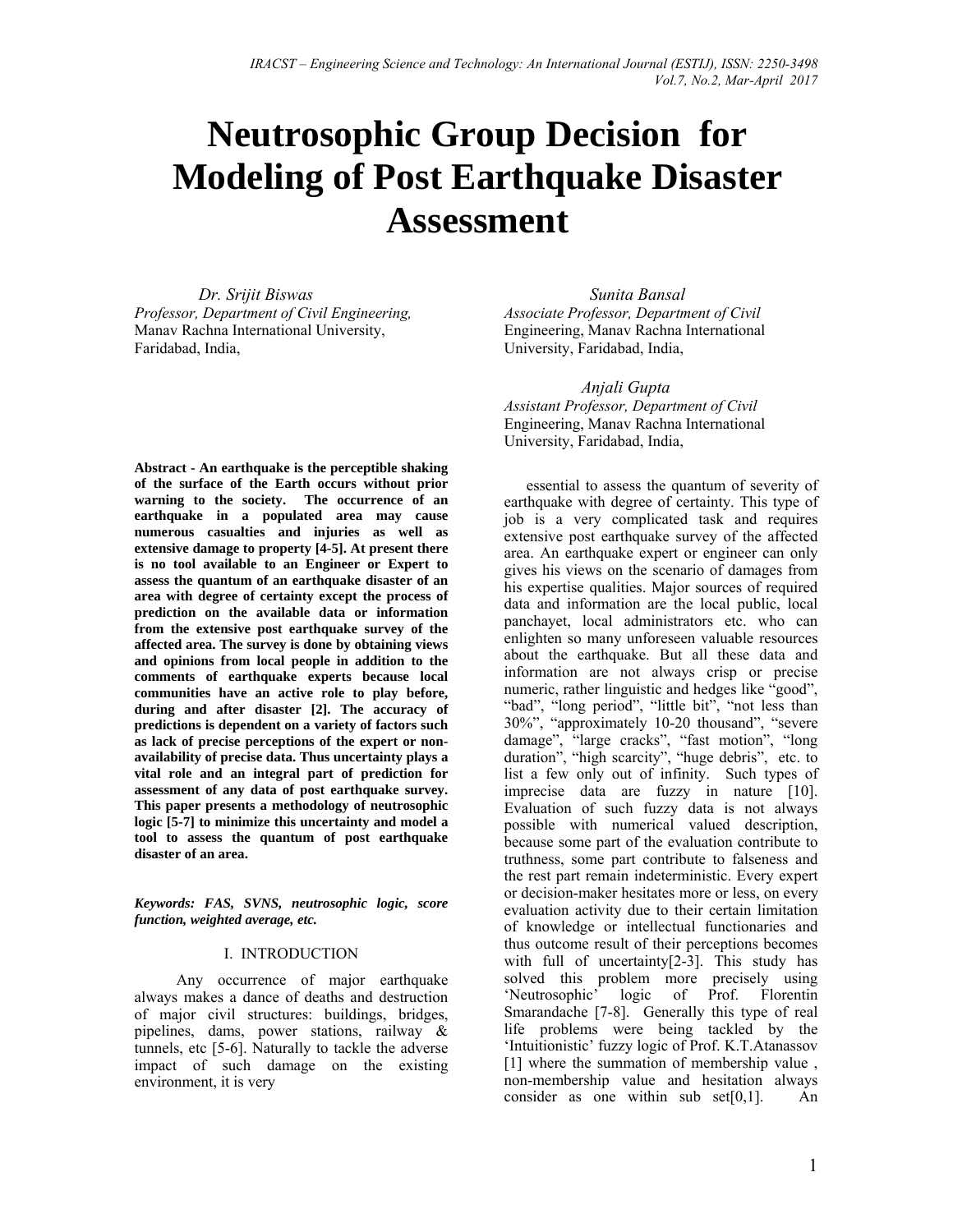intuitionistic fuzzy set is expressed as  $A = \{(x : t_A$  $(x)$ ,  $f_A(x)$   $\mid x \in E$ } where the functions,  $t_A(x)$ : E  $\rightarrow$ [0,1] and  $f_A(x)$ : E  $\rightarrow$ [0,1] define the degree of membership and the degree of nonmembership of the element  $x \in E$ , respectively, and for every  $x \in E$  there is a condition that  $0 \leq$  $t_A$  (x) +  $f_A$  (x)  $\leq$  1. The main novelty of Atanassov's approach is that  $[ t_A(x) + f_A(x) + i_A(x)]$  $(x)$  ] = 1, where the value of hesitation or indeterministic part of an IFS can estimate by  $i_A(x) = [1-t_A(x) - f_A(x)]$ . But in the present case study we use the neutrosophic logic of Florentin Smarandache where we do not even assume that 'incompleteness' or 'indeterminacy degree' is always given by  $[1-t_A(x) - f_A(x)]$ . Instead of that it estimate the percentage of truth in a subset T where  $t_A(x)$  :  $X \rightarrow [0,1]$ , percentage of indeterminacy in a subset I, where  $i_A(x) : X \rightarrow I$ 0,1 ], percentage of falsity in a subset F, where  $f_A(x) \rightarrow [0,1]$  individually and independently. In the neutrosophic logic the T, I, F are defined as standard or non-standard subsets of the nonstandard interval  $]0,1^+$  instead of  $[0, 1]$ . Thus there is no restriction on the summation of  $t_A(x)$ ,  $i_A(x)$  and  $f_A(x)$ , a condition exist in such that  $0 \leq$  sup  $t_A(x) \leq$  sup  $i_A(x) \leq$  sup  $f_A(x) \leq 3$ . Naturally 'Neutrosophic Logic' is presumed more powerful than any other higher order fuzzy logic at present day of research field. To validate the model we considered few existing post earth quake scenarios from reliable sources in this case study.

#### II. PRELIMINARIES

 This section gives a brief knowledge on the core concepts of different logics that are independently directly related with the concept of neutrosophic logic.

#### *A. Fuzzy Set (FS) [10]*

 Fuzzy set (FS) theory is first generalized by Prof. Latfi Zadeh in 1965 from normal crisp set theory. By crisp set, our fillings, opinions, decisions, assessment, results etc can express only by one way either yes or no, true or false, good or bad, white or black, day or night, accepted or not accepted, etc. It clearly indicate that a given statement should either be truth or false and can't never be in between the zone of this two phases. Accordingly the membership value of the statement should either be 0 or 1 and never in between of 0 and1. But in fuzzy set, there is no clear boundary in between the phases of truth and false, rather it is vague & doubt zone. Thus it is presumed that when a statement is completely true, the membership value,  $t_A(x_n)$  is 1 and when a statement is completely false the membership value,  $f_A(x_n)$  is 0 and when the statement is partly true or partly false then the membership value can claim any value in between 0 and 1. It is defined as the set of ordered pairs,  $A = \{(x_1, t_A(x_1)), (x_2, t_A(x_2)), \ldots, (x_n, t_A(x_n))\},\$ where  $t_A(x_i)$ , is the degree of truthness of element  $x_i$  in set A with the condition that  $t_A(x_n) + f_A(x_n)$  $= 1$ 

#### *B. Intuitionistic Fuzzy Set (IFS) [1]*

This logic has been introduced by Prof. K.T Atanasov in 1986 and presumed as a higher order fuzzy logic as compared to Zadeh's fuzzy logic. He introduces how the indeterministic part,  $\pi_B(x)$ of an evaluation can vary the actual assessment result of an attribute and give more precise result than result obtained from normal fuzzy logic of Prof. Zadeh. According to his statement, in an intuitionistic fuzzy set B, the degree of truthness  $t_B(x)$  and degree of falseness  $f_B(x)$  in a universe of discourse X is defined as :  $B = \{ (x, t_B(x)),$  $f_B(x)$  |  $x \in X$  }, where the functions,  $t_B : X \rightarrow \lceil$ 0,1 ], and  $f_B$  :  $X \rightarrow [0,1]$  are assess independently with the condition that  $t_B(x_n)$  +  $f_B(x_n) + \pi_B(x) = 1$ .

#### *C. Neutrosophic Fuzzy Set (NFS) [7-8]*

Neutrosophic Fuzzy Set (NFS) introduced by Prof. Florentin Smarandache in 1999 is a general framework for unification of many existing fuzzy logics. The main idea of NFS is to characterize each logical statement in a 3D neutrosophic space, where each dimension of the space represents respectively the truth membership function  $T_C(x)$ , an indeterminacy function  $I_C(x)$ and a falsity membership function  $F_C(x)$  within sub sets of  $]0,1^+[$ , where  $1^+ = 1 + \varepsilon$  and  $0 = 0$ ε. Here "1" and "0" are the standard part and "ε" its non-standard part. That is  $T_C(x)$  :  $\vec{x} \rightarrow$  ] 0, 1<sup>+</sup>[,  $I_C(x) : x \to [0, 1^+]$  and  $F_C(x) : x \to [0, 1^+]$ . There is no restriction on the sum of  $T_C(x)$ ,  $I_C(x)$ and  $F_C(x)$  so  $0 \le t_A(x) + i_{C(x)} + f_{C(x)} \le 3^+$ . In general refined neutrosophic logic, T can be split into subcomponents  $T_1, T_2, T_3, \ldots$  Tp and I into  $I_1$ ,  $I_2$ ,  $I_3$ , ..., Ir and F into  $F_1$ ,  $F_2$ ,  $F_3$ , ..., Fs where  $t_C(x)$ :  $X \rightarrow [0,1]$ ,  $i_C(x)$ :  $X \rightarrow [0,1]$  and  $f_C(x)$ :  $X \rightarrow [0,1]$  with  $0 \le t_C(x) + i_{C(x)} + f_{C(x)} \le 3$ for all  $x \in X$ .

#### *D. Single Valued Neutrosophic Sets (SVN Set) [9]*

If A is the single valued neutrosophic set of the universe X and  $t_A(x)$ ,  $i_A(x)$  and  $f_A(x)$  denote the truth-membership degree, the indeterminacymembership degree and the falsity membership degree of x to the universal set X, then

$$
A = \{ (x : t_A(x), i_A(x), f_A(x)) ) | x \in E \}
$$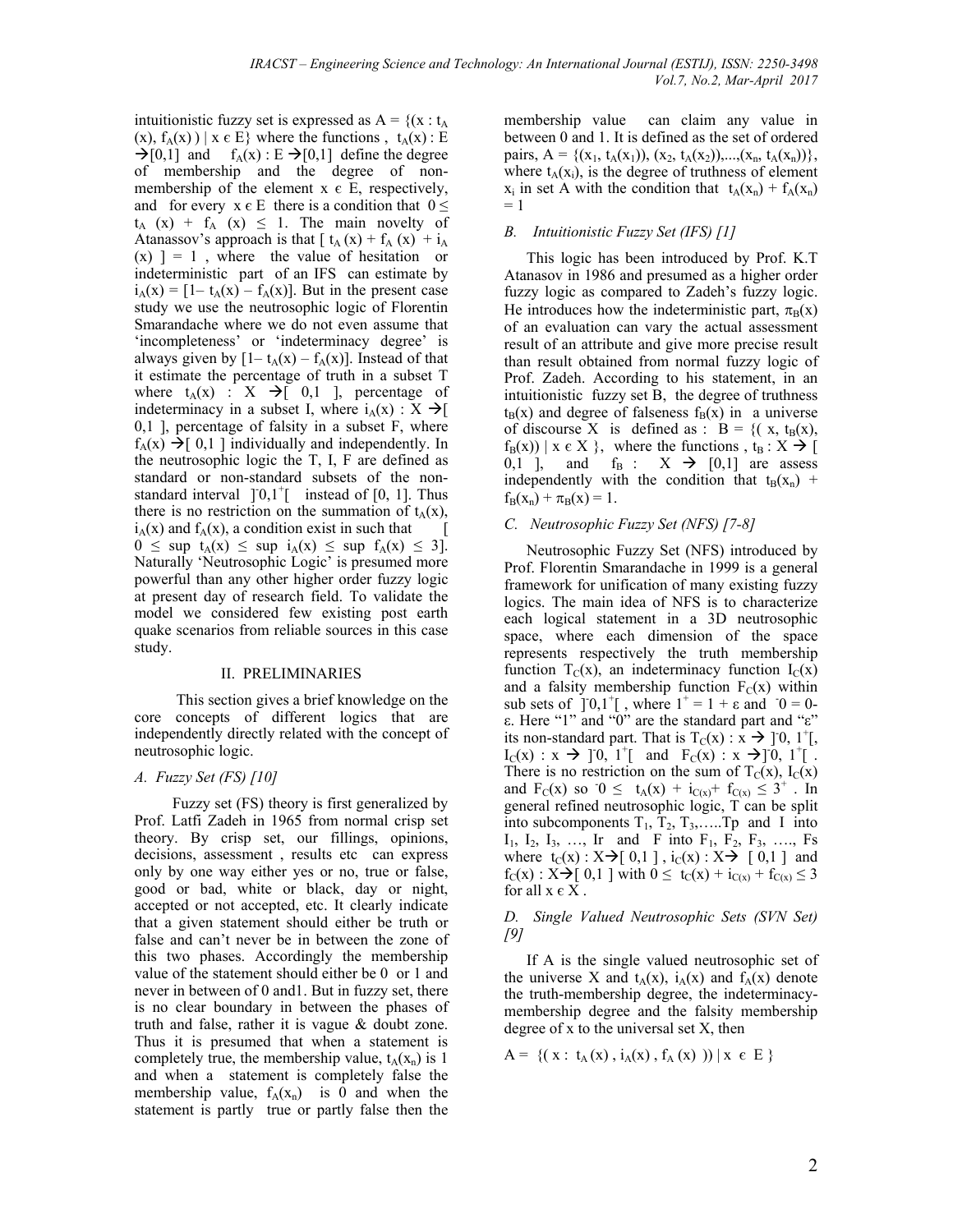where  $t_A(x)$ :  $X \rightarrow [0,1]$ ,  $i_A(x)$ :  $X \rightarrow [0,1]$  and  $f_A(x)$ :  $X \rightarrow [0,1]$  with  $0 \le t_A(x) + i_{A(x)} + f_{A(x)} \le 3$ for all  $x \in X$ 

#### *E. Score Function Fuzzy Sets [9]*

If  $A = [t_A(x), i_A(x), f_A(x)]$  be a single valued neutrosophic set, then the membership function  $(S_F)$  of a score function fuzzy set  $S_F(x)$  is defined by the crisp number as

$$
S_{F}\,=\,\frac{\left[t_{A}\left(x\right)+i_{A}\left(x\right)/2\right]+\left[-1\right]\cdot\left\{f_{A}\left(x\right)+i_{A}\left(x\right)/2\right\}\right]}{2}
$$

where,  $S_F \rightarrow [-1, 1]$  and  $t_A(x) + i_A(x) + f_A(x) \leq 3$ for all  $x \in X$ .

#### III. METHODOLOGY

To understand the functional approach of 'Neutrosophic Fuzzy Model', the below given definitions are very useful.

#### *A. Fuzzy Alternatives Statement (FAS)*

To assess the disaster scenarios of an earthquake, expert's perception and views are obtained on interviewing or questionnaires method and their results are always found in nonnumerical & linguistic statements form like 'long period', 'little bit', 'not less than 30%', 'approximately 100-250', 'severe damage', 'large cracks', 'fast motion', 'long duration', 'high scarcity', 'huge debris', etc. All these data are obviously called fuzzy data but in the present model of NFS, these are called as fuzzy alternatives statements (FAS).

*B. Universe of Fuzzy Alternatives Statement (UFAS)* 

Collection of all fuzzy alternatives statements is called the Universe of Fuzzy Alternatives Statement (UFAS).

## *C. Weighted Average of Neutrosophic Set*

If the score function fuzzy sets are set- $S_A(x)$ , set- $S_B(x)$ , set- $S_C(x)$ , set- $S_D(x)$ ….. and if for each element  $x \in X$ , there is an associated weight  $W_i \in$ *R*+ (which could be prefixed by the common decision of all experts before commencement of case study), then the 'weighted average' of the NFS is the non-negative number  $a(x)$  given by

$$
\Sigma \left[ \Sigma S_{Ai} W_{Ai} + \Sigma S_{Bi} W_{Bi} + \Sigma S_{Ci} W_{Ci} + \right]
$$
  

$$
\Sigma S_{Di} W_{Di} + ...]
$$
  

$$
\Sigma \left[ \Sigma W_{Ai} + \Sigma W_{Bi} + \Sigma W_{Ci} + \Sigma W_{Di} + ... \right]
$$

*D. Grading of Disaster Assessment Output [3]* 

In NFS modeling, evaluations of all FASs are done either based on their negative aspects (draw backs) or positive aspects. If negative aspects of all FASs are consider then grading of output results of NFS could be proposed as below:

Very severe Impact = grade A, if  $0.8 < a(X) \le 1$ 

Severe Impact = grade B, if  $0.6 < a(X) \le 0.8$ 

Moderate Impact = grade C, if  $0.4 < a(X) \le 0.6$ 

Mild Impact = grade D, if  $0.2 < a(X) \le 0.4$ 

Very Mild Impact = grade E, if  $0 \le a(X) \le 0.2$ 

Obviously, the best grade is "**E"**, and the worst grade is "**A"** here.

Similarly for positive aspects, grading of output result of NFS could be proposed as:

Very Mild Impact = grade A, if  $0.8 < a(X) \le 1$ 

Mild Impact = grade B, if  $0.6 < a(X) \le 0.8$ 

Moderate Impact = grade C, if  $0.4 < a(X) \le 0.6$ 

Severe Impact = grade D, if  $0.2 < a$  (X)  $\le 0.4$ 

Very severe Impact = grade E, if  $0 \le a(X) \le 0.2$ 

Here obviously, the best grade is "**A"**, and the worst grade is "**E"**.

In the present case study we considered the negative aspects of all FASs to assess the degree of severity level according to grading as given above.

## IV. CASE-STUDY

Consider a project *"Assessment the Severity of Post Earthquake Disaster".* To assess the quantum of post earthquake disaster with more degree of certainty, we defined the whole algorithm into two phases:

Phase-1: Fuzzy assessment of *"Structural Damages"* like 'damage of buildings'; 'damage of bridges'; 'damage of dams'; etc. where expert can able to physically judged the structure by direct inspection and can share its severity of damage from his own perception.

 $a(x) =$  directly from the local sources. The truthness Phase-2: Fuzzy assessment of *"Non-Structural Damages*" like 'lot of people died', 'weak transport facilities', 'large amount of debris accumulated', 'many landslides', 'crisis of refugee shelters', 'acute food scarcity', 'acute drinking water scarcity', 'many people injured', etc. which can't be judged without collecting data values of all these data are not same for the whole affected disaster area rather they may vary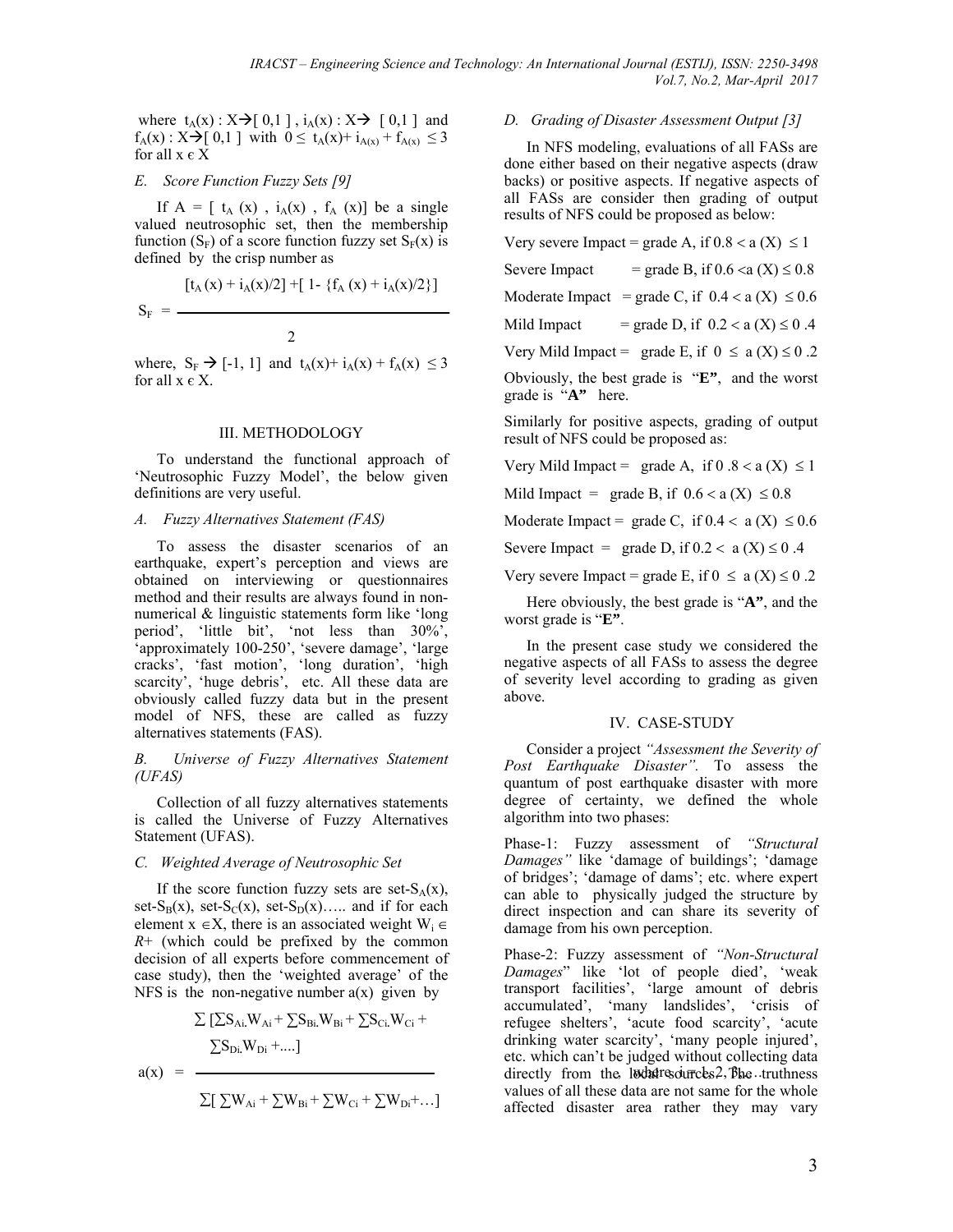dramatically from location to location of the affected area.

Now the job is to assess the degree of severity level of phase-I first and then phase-II. Before commencement of both phases case studies, we selected thirty experts to collect the opinion infavour of truth-membership  $[t(x)]$  from ten experts, the opinion infavour of indeterminacymembership  $[i(x)]$  from another ten experts, and the opinion infavour of falsity membership  $[f(x)]$ from rest ten experts of all SVN sets-A independently.

## *A. Fuzzy assessment of structural damages*

To validate the phase-I case study of NFS model, we considered 10(ten) 'Structural Damages' of an existing earthquake phenomena (*Source: Google website*) which are represented by  $F_1$ ,  $F_2$ ,  $F_3$ ,  $F_4$ ,  $F_5$ ,  $F_6$ ,  $F_7$ ,  $F_8$ ,  $F_9$  and  $F_{10}$ , Where



 $F_1$  = Figure-1



 $F_2$  = Figure-2



 $F_3$  = Figure-3



 $F_4$  = Figure-4





 $F_6$  = Figure-6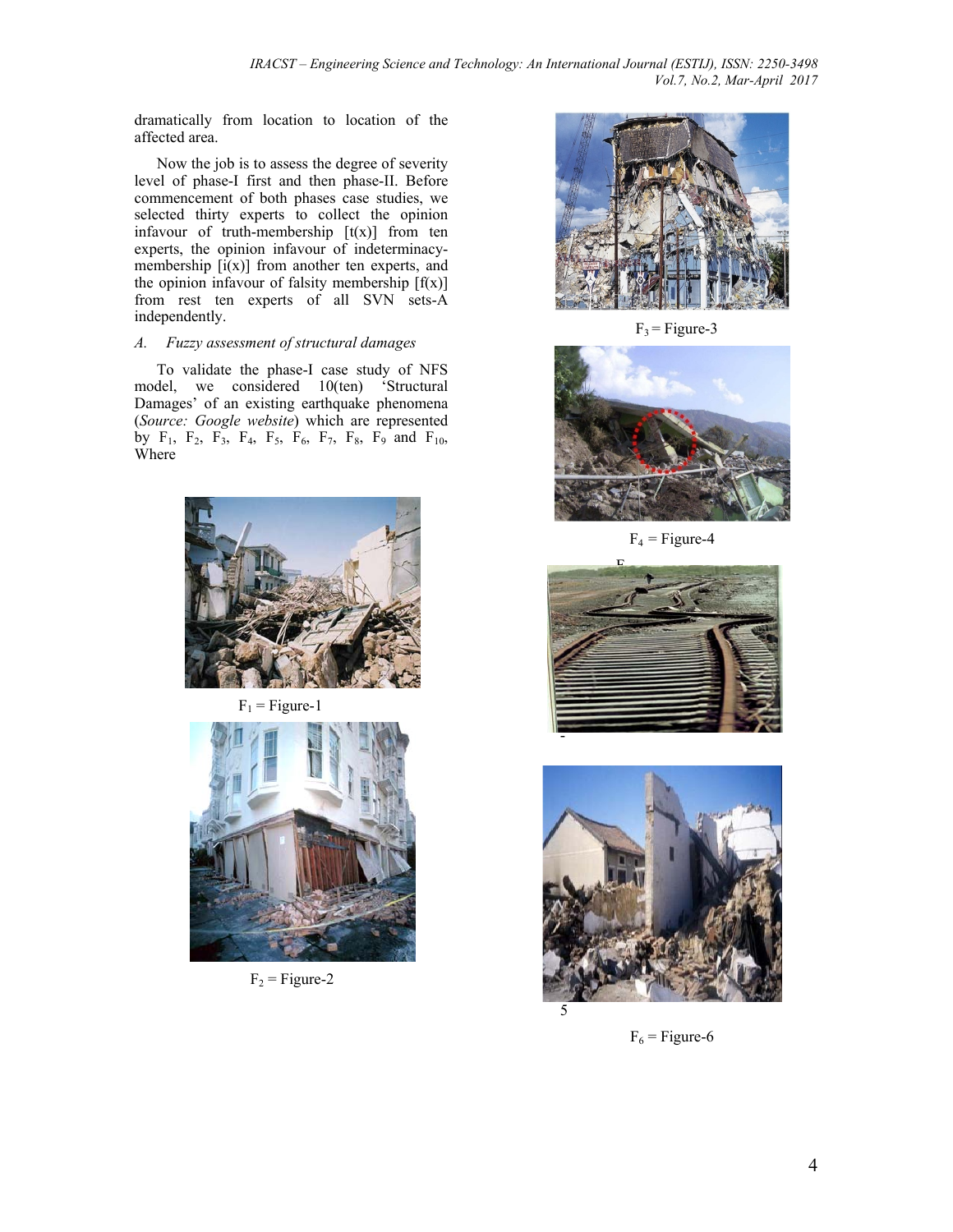

 $F_7$ = Figure-7



 $F_8$ = Figure-8



 $F<sub>9</sub>=$  Figure-9



 $F_{10}$  = Figure-10

Now **'x = severe damage'** considered as FAS for evaluation of it's truth-membership degree [t(x)], indeterminacy-membership degree  $[i(x)]$ and falsity membership degree  $[f(x)]$  of SVN sets $A_i$  (i= 1,2,3…,10) individually from the views of thirty experts and is written as follows :-

Now *'x = severe damage'* considered as FAS for evaluation of it's truth-membership degree [t(x)], indeterminacy-membership degree  $[i(x)]$ and falsity membership degree  $[f(x)]$  of SVN sets- $A_i$  (i= 1,2,3…,10) individually from the views of thirty experts and is written as follows :-

A1 = (0.8,0.2,0.1), A2 = (0.7,0.3,0.4), A3 = (0.6,0.3,0.2), A4 = (0.7,0.2,0.3), A5 = (0.1,0.5,0.7), A6 = (0.4,0.4,0.6), A7 = (0.6,0.2,0.7), A8 = (0.4,0.3,0.8), A9 = (0.5,0.4,0.6), A10 = (0.8,0.2,0.3) .

Next the score function fuzzy set  $S_F(A)$  of the above SVNS are calculated as :

 $S_F(A) = (A_{F1}, 0.85), (A_{F2}, 0.65), (A_{F3}, 0.70),$  $(A_{F4}, 0.70), (A_{F5}, 0.20), (A_{F6}, 0.40), (A_{F7}, 0.45),$  $(A_{F8}, 0.30), (A_{F9}, 0.45), (A_{F10}, 0.75).$ 

Considering the importance of each structure in the locality, the weight  $(W_i)$  of each structure has been prefixed by the thirty experts jointly and given as follows: for  $W_{F1} = 90$ , for  $W_{F2} = 60$ , for  $W_{F3} = 30$ , for  $W_{F4} = 50$ , for  $W_{F5} = 80$ , for  $W_{F6}$  $= 20$ , for  $W_{F7} = 70$ , for  $W_{F8} = 60$ , for  $W_{F9} = 40$ , and for  $W_{F10} = 70$  respectively.

Now the value of  $\sum W_{Fi} = 570$  and  $\sum A_{Fi} W_{Fi}$ *= 315.5* is calculated which would be used for evaluation of weighted average a(x) after completion of phase-2 assessment. The individual weighted average of phase-I is found as,  $a(x)_{phase-I}$  = 315.5/570 = 0.554 which may be awarded as 'Moderate Impact' of the post earth quake disaster.

#### *B. Fuzzy assessment of Non-Structural damage*

For fuzzy assessment of non-structural damages we considered 25 no. of FASs with no loss of generality. The affect of each FAS is not same in whole disaster area rather widely varies their impact from locality to locality. Thus to minimize the error of the assessment, we divided the whole affected area into ten locations and then evaluate the following FASs.

 $x_1 =$  lots of people died during shaking

 $x_2$  = lots of animal died during shaking

 $x_3$  = many trees uprooted during shaking

 $x_4$  = many tree parts broken during shaking

 $x_5$  = weak transportation facilities after earthquake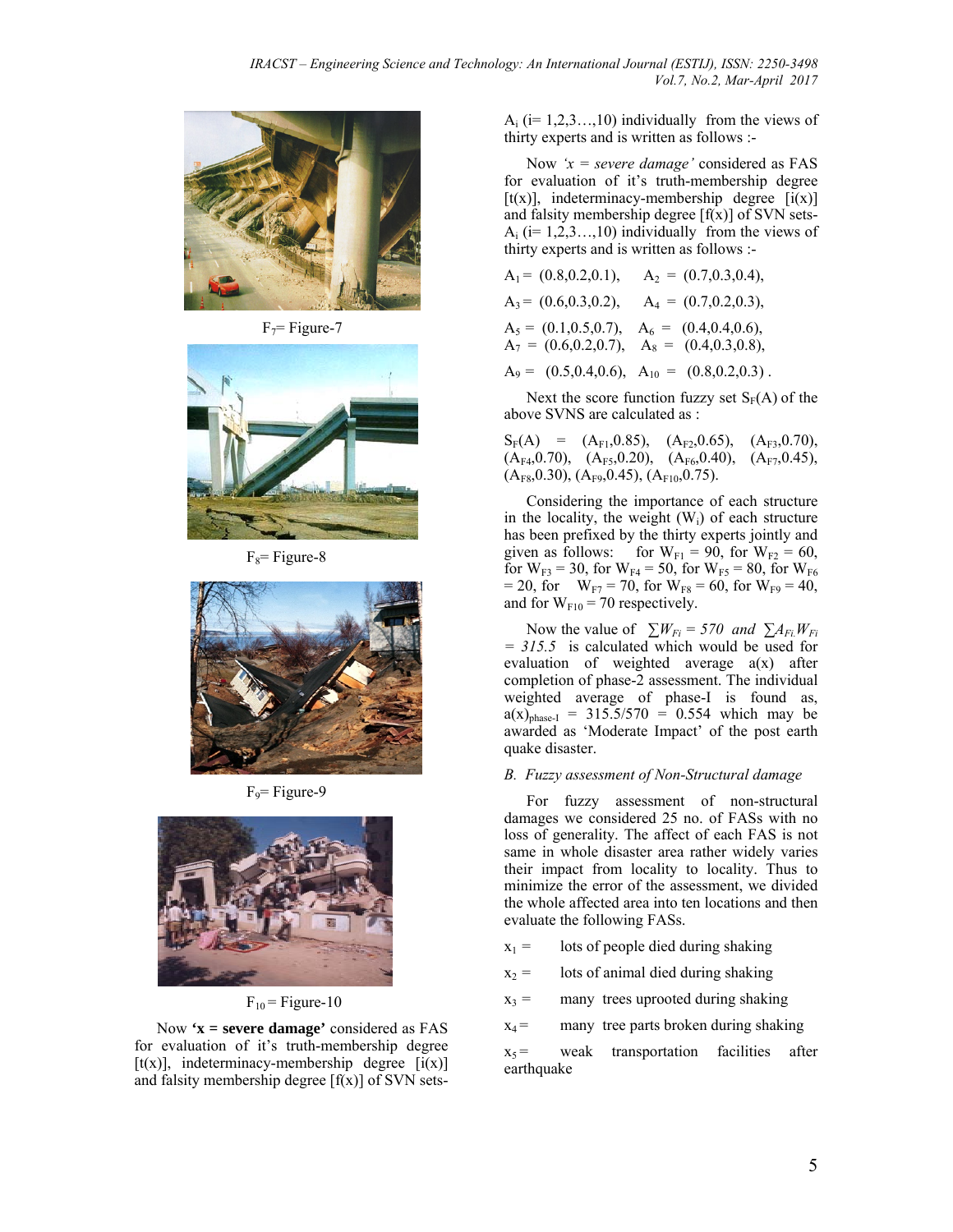$x_6$  = large amount of debris accumulated after earthquake

 $x_7$  = long time shaking during earthquake

 $x_8$  = huge amount of domestic goods damaged

 $x_9$  = badly collapsed local administration

 $x_{10}$  = many landslides occurred

 $x_{11}$  = lots of people injured during shaking

 $x_{12}$  = very less activity of rescue people during shaking

 $x_{13}$  = poor availability of refugee shelters

 $x_{14}$  = long period without electricity

 $x_{15}$  = poor sanitation management after earthquake

 $x_{16}$  = acute crisis of drinking water

 $x_{17}$  = acute crisis of foods

 $x_{18}$  = badly damaged semi permanent structures

 $x_{19}$  = acute crisis of medicines

 $x_{20}$  = acute crisis of fuel

 $x_{21}$  = severe degradation in economical conditions of people

 $x_{22}$  = severe outbreak of epidemics

 $x_{23}$  = huge damage of agricultural lands

 $x_{24}$  = many motor vehicles damaged

 $x_{25}$  = many roads closed due to debris & damages

The evaluations of all FASs are done by obtaining views from the three individual groups of experts independently that followed in phase-1 also. Suppose for the location-1, the SVN set- $L_1$ is assigned as below:-

 $L_1$  = {(x<sub>1</sub>,0.2,0.3,0.5), (x<sub>2</sub>,0.5,0.3,0.2),  $(x_3, 0.5, 0.6, 0.2), (x_4, 0.8, 0.1, 0.2), (x_5, 0.7, 0.1, 0.2),$  $(x_6, 0.6, 0.2, 0.4), (x_7, 0.5, 0.5, 0.1), (x_8, 0.6, 0.4, 0.2),$  $(x_9, 0.7, 0.6, 0.1), (x_{10}, 0.8, 0.2, 0.1), (x_{11}, 0.5, 0.6, 0.2),$  $(x_{12},0.2,0.7,0.4), (x_{13},0.2,0.6,0.2), (x_{14},0.5,0.3,0.4),$  $(x_{15},0.4,0.6,0.2),(x_{16},0.8,0.1,0.1),(x_{17},0.4,0.2,0.6),$  $(x_{18},0.5,0.4,0.2),(x_{19},0.7,0.3,0.3),(x_{20},0.7,0.6,0.1),$  $(x_{21},0.5,0.2,0.4),(x_{22},0.7,0.3,0.2),(x_{23},0.5,0.6,0.2),$  $(x_{24},0.5,0.5,0.3), (x_{25},0.5,0.2,0.3)\}.$ 

The Score Function fuzzy set  $S_{L1}(x)$  of the above SVNS is calculated as

 $S_{L1}(x) = \{(x_1, 0.35), (x_2, 0.65), (x_3, 0.65), (x_4, 0.80),$  $(x_5,0.75)$ ,  $(x_6,0.60)$ ,  $(x_7,0.70)$ ,  $(x_8,0.70)$ ,  $(x_9,0.80)$ ,  $(x_{10},0.85),(x_{11},0.65),(x_{12},0.4),(x_{13},0.5),(x_{14},0.55),$ 

 $(x_{15},0.6), (x_{16},0.85), (x_{17},0.4), (x_{18},65), (x_{19},0.70),$  $(x_{20},0.80),(x_{21},0.55),(x_{22},0.75),(x_{23},0.65),$  $(x_{24},0.60)$ ,  $(x_{25},0.60)$ }

Similarly for rest nine locations, the assigned Score Function fuzzy sets are suppose as follows:

 $S_{1,2}(x) = \{(x_1, 0.25), (x_2, 0.35), (x_3, 0.05), (x_4, 0.70),$  $(x_5,0.65)$ ,  $(x_6,0.40)$ ,  $(x_7,0.20)$ ,  $(x_8,0.30)$ ,  $(x_9,0.20)$ ,  $(x_{10},0.65),(x_{11},0.05),(x_{12},0.3),(x_{13},0.10),(x_{14},0.25),$  $(x_{15},0.45),(x_{16},0.75),(x_{17},0.2),(x_{18,0}.25),(x_{19},0.40),$  $(x_{20},0.2),(x_{21},0.35),(x_{22},0.45),(x_{23},0.05),(x_{24},0.10),$  $(x_{25},0.40)$ 

 $S_{1,3}(x) = \{(x_1, 0.35), (x_2, 0.55), (x_3, 0.50), (x_4, 0.40),$  $(x_5,0.25)$ ,  $(x_6,0.45)$ ,  $(x_7,0.60)$ ,  $(x_8,0.60)$ ,  $(x_9,0.30)$ ,  $(x_{10},0.25),(x_{11},0.25),(x_{12},0.10),(x_{13},0.5),(x_{14},0.55),$  $(x_{15},40),(x_{16},0.55),(x_{17},0.50),(x_{18},0.20),(x_{19},0.20),$ <br>  $(x_{20},0.25),(x_{21},0.65),(x_{22},0.25),(x_{23},0.35)$  $(x_{21},0.65), (x_{22},0.25), (x_{23},0.35),$  $(x_{24},0.15), (x_{25},0.45)$ 

 $S_{L_4}(x) = \{(x_1, 0.05), (x_2, 0.45), (x_3, 0.25), (x_4, 0.30),$  $(x_5,0.40)$ ,  $(x_6,0.20)$ ,  $(x_7,0.60)$ ,  $(x_8,0.30)$ ,  $(x_9,0.20)$ ,  $(x_{10},0.45),(x_{11},0.15),(x_{12},0.60),(x_{13},0.3),(x_{14},0.25),$  $(x_{15},0.25),(x_{16},0.55),(x_{17},0.25),(x_{18},0.25),(x_{19},0.50)$  $(x_{20},0.30), (x_{21},0.45), (x_{22},0.75), (x_{23},0.35),$  $(x_{24},0.55), (x_{25},0.65)$ 

 $S_{LS}(x) = \{(x_1, 0.75), (x_2, 0.35), (x_3, 0.25), (x_4, 0.30),$  $(x_5, 0.25)$ ,  $(x_6, 0.60)$ ,  $(x_7, 0.20)$ ,  $(x_8, 0.80)$ ,  $(x_9, 0.10)$ ,  $(x_{10},0.65),(x_{11},0.75),(x_{12},0.3),(x_{13},0.10),(x_{14},0.25),$  $(x_{15},0.6),(x_{16},0.75),(x_{17},0.2),(x_{18},0.35),(x_{19},0.20),$ <br>  $(x_{20},0.20), (x_{21},0.15), (x_{22},0.55), (x_{23},0.45)$  $(x_{21},0.15), (x_{22},0.55), (x_{23},0.45),$  $(x_{24},0.05)$ ,  $(x_{25},0.20)$ }

 $S_{1,6}(x) = \{(x_1, 0.35), (x_2, 0.15), (x_3, 0.35), (x_4, 0.50),$  $(x_5, 0.25), (x_6, 0.40), (x_7, 0.20), (x_8, 0.30), (x_9, 0.20),$  $(x_{10},0.65),(x_{11},0.05),(x_{12},0.30),(x_{13},0.1),(x_{14},0.25),$  $(x_{15},0.25), (x_{16},0.55), (x_{17},0.50), (x_{18},0.55),$  $(x_{19},0.4),(x_{20},0.10),(x_{21},0.45),(x_{22},0.25),(x_{23},0.65),$  $(x_{24},0.40), (x_{25},0.20)$ 

 $S_{1,7}(x) = \{(x_1, 0.65), (x_2, 0.65), (x_3, 0.25), (x_4, 0.50),$  $(x_5,0.85)$ ,  $(x_6,0.90)$ ,  $(x_7,0.20)$ ,  $(x_8,0.10)$ ,  $(x_9,0.60)$ ,  $(x_{10},0.65),(x_{11},0.25),(x_{12},0.40),(x_{13},0.10),(x_{14},0.15)$  $(x_{15},0.45),(x_{16},0.95),(x_{17},0.6),(x_{18},0.2),(x_{19},0.45),$  $(x_{20}, \quad 0.35), (x_{21}, 0.65), \quad (x_{22}, 0.35), \quad (x_{23}, 0.25),$  $(x_{24},0.20), (x_{25},0.40)$ 

 $S_{LS}(x) = \{(x_1, 0.85), (x_2, 0.35), (x_3, 0.65), (x_4, 0.70),$  $(x_5, 0.55)$ ,  $(x_6, 0.80)$ ,  $(x_7, 0.40)$ ,  $(x_8, 0.40)$ ,  $(x_9, 0.20)$ ,  $(x_{10},0.25),(x_{11},0.15),(x_{12},0.10),(x_{13},0.4),(x_{14},0.25),$  $(x_{15},0.4),(x_{16},0.7),(x_{17},0.50),(x_{18},0.20), (x_{19},0.70),$  $(x_{20}, 0.20), (x_{21},0.65), (x_{22},0.45), (x_{23},0.05),$  $(x_{24},0.45), (x_{25},0.20)$ 

 $S_{L9}(x) = \{(x_1, 0.05), (x_2, 0.35), (x_3, 0.05), (x_4, 0.70),$  $(x_5,0.65)$ ,  $(x_6,0.4)$ ,  $(x_7,0.20)$ ,  $(x_8,0.30)$ ,  $(x_9,0.20)$ ,  $(x_{10},0.65),(x_{11},0.05),(x_{12},0.30),(x_{13},0.10),(x_{14},0.25)$  $(x_{15},0.65),(x_{16},0.75),(x_{17},0.2),(x_{18},0.25),(x_{19},0.4),$  $(x_{20},0.20), (x_{21},0.35), (x_{22},0.45), (x_{23},0.05),$  $(x_{24},0.10), (x_{25},0.40)$ ].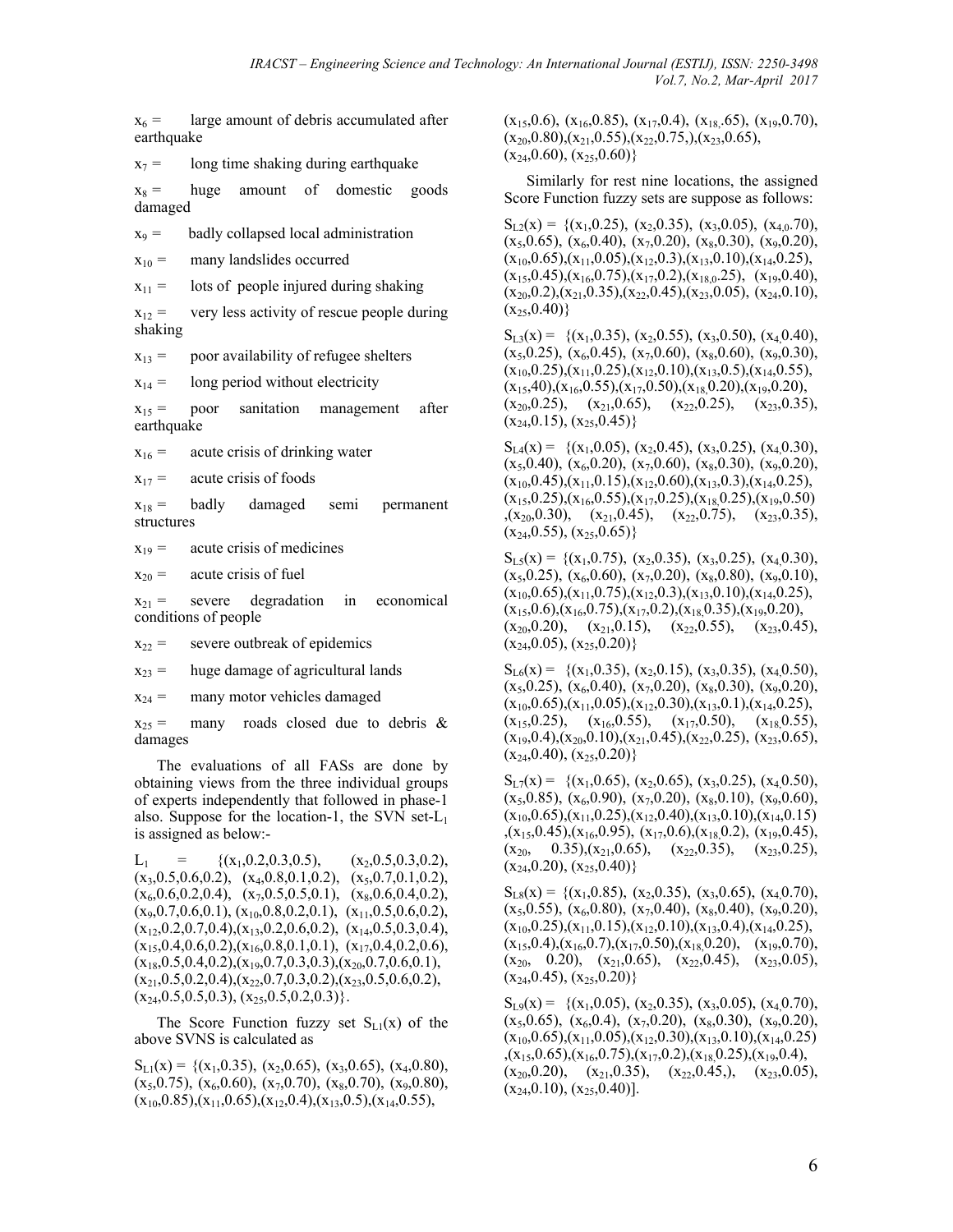$S_{L10}(x) = \{(x_1, 0.25), (x_2, 0.35), (x_3, 0.55), (x_4, 0.65),$  $(x_5,0.45)$ ,  $(x_6,0.80)$ ,  $(x_7,0.20)$ ,  $(x_8,0.20)$ ,  $(x_9,0.60)$ ,  $(x_{10},0.65),(x_{11},0.75),(x_{12},0.5),(x_{13},0.30),(x_{14},0.95),$  $(x_{15},0.45),(x_{16},0.45),(x_{17},0.8),(x_{18},0.65),(x_{19},0.40),$  $(x_{20}, 0.60), (x_{21}, 0.30), (x_{22}, 0.50), (x_{23}, 0.65),$  $(x_{24},0.70), (x_{25},0.85)$ 

Now, mean of above ten score function fuzzy sets is also a new score function fuzzy set  $S_L(X)$ , where

 $S_L(X) = \{(x_1, 0.39), (x_2, 0.42), (x_3, 0.355), (x_4, 0.555), (x_5, 0.505), (x_6, 0.555), (x_7, 0.35),$  $(x_4,0.555)$ ,  $(x_5,0.505)$ ,  $(x_6,0.555)$ ,  $(x_7,0.35)$ ,<br> $(x_8,0.40)$ ,  $(x_9,0.34)$ ,  $(x_{10},0.57)$ ,  $(x_{11},0.31)$ ,  $(x_8,0.40),$   $(x_9,0.34), (x_{10},0.57),$  $(x_{12},0.33)$ ,  $(x_{13},0.25)$ ,  $(x_{14},0.37)$ ,  $(x_{15},0.45)$ ,  $(x_{16},0.685)$ ,  $(x_{17},0.415)$ ,  $(x_{18},0.355)$ ,  $(x_{19},0.435)$ ,  $(x_{16},0.685), (x_{17},0.415), (x_{18},0.355),$  $(x_{20},0.32)$ ,  $(x_{21},0.455)$ ,  $(x_{22},0.475)$ ,  $(x_{23},0.35)$ ,  $(x_{24},0.33), (x_{25},0.435)$ 

Suppose the weight( $W_{Xi}$ ) of each FAS is fixed by the thirty experts before prefixed by the thirty commencement of the job which are as: for  $x_1$  = 90, for  $x_2 = 60$ , for  $x_3 = 10$ , for  $x_4 = 20$ , for  $x_5 =$ 80, for  $x_6 = 35$ , for  $x_7 = 50$ , for  $x_8 = 90$ , for  $x_9 =$ 80, for  $x_{10} = 95$ , for  $x_{11} = 80$ , for  $x_{12} = 60$ , for  $x_{13}$  $= 55$ , for  $x_{14} = 40$ , for  $x_{15} = 80$ , for  $x_{16} = 35$ , for  $x_{17} = 50$ , for  $x_{18} = 90$ , for  $x_{19} = 80$ , for  $x_{20} = 95$ , for  $x_{21} = 10$ , for  $x_{22} = 60$ , for  $x_{23} = 55$ , for  $x_{24} =$ 40, for  $x_{25} = 80$  respectively.

Now from above new score function fuzzy set  $S_L(X)$ , the value of  $\sum W_{Xi} = 3625$  and  $\sum x_i W_{Xi} =$ *621.95* is calculated. Naturally the individual *weighted average of phase-II is found as,*   $a(x)_{phase-II} = 621.95/3625 = 0.172$  which may be awarded as 'Very Mild Impact' of the post earth quake disaster.

Next we calculate the overall weighted average for the assessment

$$
a(x) = \frac{\sum [\sum A_{Fi} W_{Fi} + \sum x_i W_{Xi}]}{\sum [\sum W_{Fi} + \sum W_{Xi}]}
$$
  
= 
$$
\frac{315.5 + 621.95}{570 + 3625}
$$
  
= 0.223

#### **CONCLUSION**

The overall weighted average of the case study is **0.223** which is grade **'D'**. Thus the overall assessment reveals that impact of post earthquake disaster in the affected area is in the scale of **'Mild Impact'**. But the impact of

earthquake disaster for the case of structural damage is more than the non-structural damage which are found 'Moderate Impact' and 'Very Mild Impact'. Naturally Govt. needs to plan steps to decrease the consequences through suitable measures especially for structural damages. In the present paper, 'Neutrosophic fuzzy model' applied successfully to assess the impact of post earthquake disaster because the data and information so available in post disaster survey are fuzzy in nature. Thus expert's perception will influence him in a specific track of knowledge and their resultant will give him capability to express the outcome result of that parameter which involved lots of uncertainties. This 'Neutrosophic fuzzy model' has the capability to minimize such type of uncertainty and can appeal to stand virtually aiming at rescue, safety and returned to normality.

#### REFERENCES

- [1] Atanassov.K.T.; 'Instuitionistic Fuzzy Sets', Fuzzy Sets and System, vol-20, no-1, pp 87- 96 (1986).
- [2] Biswas. Srijit; 'Environmental Impact Assessment : An Intuitionistic Fuzzy Approach', Published in the 'Proceeding of the Second International Conference on IFS',Sofia, 3-4 Oct. pp 23-27(1998).
- [3] Biswas, Srijit.; Gupta, Anjali; 'EIA of a Post Earthquake Disaster by Fuzzy Decision Approach', International Journal of Environmental Science Development & Monitoring, Vol-2(1), pp. 79-88(2011).
- [4] Nakata, T.; 'Active Faults of the Himalaya of India and Nepal', GSA Special Papers- 232, pp 243-264(1989).
- [5] Parvez, I.A., Vaccari, F. and Panza, G.F.; 'A Deterministic Seismic Hazard Map of India and Adjacent Areas', Geophysical Journal International, 155, pp 489- 508(2003).
- [6] Priestley, M.J.N.; 'Myths and Fallacies in Earthquake Engineering - Conflicts between Design and Reality', New Zealand National Society for Earthquake Engineering Bulletin, Wellington Vol.-26, pp 329 335(1993).
- [7] Smarandache, F.; 'A unifying field in logics, Neutrosophy: Neutrosophic Probability, set and logic', American Research Press, Rehoboth(1999).
- [8] Smarandache, F.; 'A generalization of the Instuitionistic Fuzzy Set',International Journal of Pure and Applied Mathematics, 24, pp-287-297(2005).
- [9] Wang. H.; Smarandache, F.; Zhang, Y. Q., and